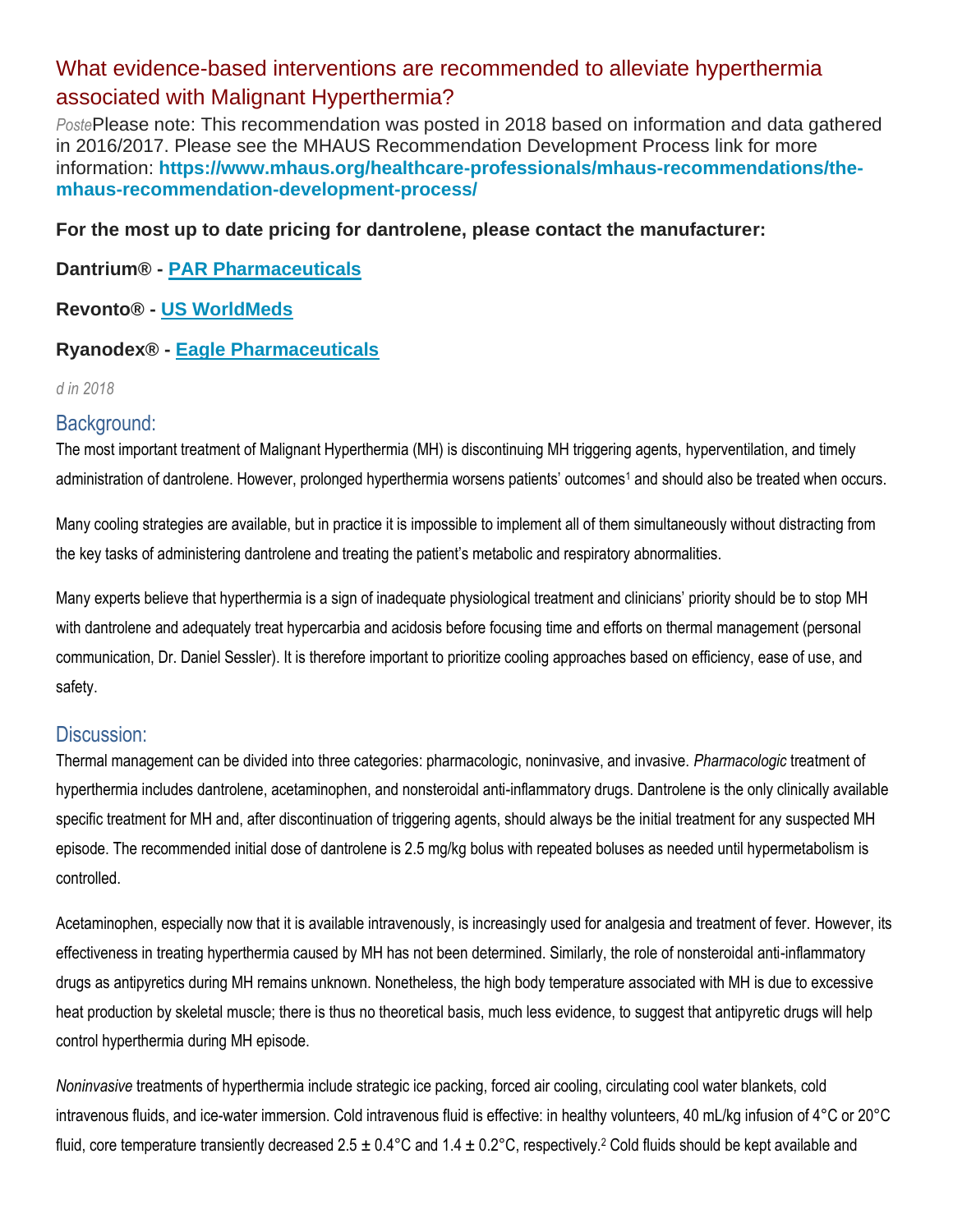should typically be the initial cooling measure during an MH crisis, especially since hydration is usually appropriate to limit the risk of renal injury from myoglobinemia. The method is limited by the amount of intravenous fluid that can be safely administered, typically about three liters in adults.

Ice packing (neck, groins and axillae) is effective, although prolonged direct skin exposure may provoke tissue injury. Convective cooling with forced air at ambient temperature is easy to implement and essentially risk-free. However, the method is nearly ineffective and little better than simply removing all covers and exposing the patient to ambient air. Ambient air temperature should be lowered to the extent practical.

Circulating cool water blankets set to low temperatures such as  $4^{\circ}$ C absorb considerable heat,<sup>3</sup> but are not available in all operating rooms and positioning water blankets or mattresses during an MH crisis may be complicated and distracting. As with any surface cooling method, efficacy is a linear function of surface area used. Some temperature management systems use circulating water with pads that feature thin hydrogel coating. They are more effective blankets than conventional circulating-water because they contact the skin well and have low thermal resistance.

Ice water immersion is by far the most effective external cooling method,<sup>4</sup> but is limited by the equipment required and need to move patients. In practice, immersion is not an approach that can be organized and implemented safely in the midst of an MH crisis.

*Invasive* strategies include bladder, rectal, gastric or peritoneal lavages, esophageal heat exchangers, intravascular heat exchange devices, and cardiopulmonary bypass. Gastric lavage is neither effective nor safe due to low return of aspiration of the injected fluids.<sup>4</sup> Bladder lavage is ineffective due to small contact surface area and a relatively low bladder perfusion.<sup>4</sup> Although not studied, rectal lavage may have similar limitations. Peritoneal lavage is highly effective because the peritoneum has a large contact surface area and is highly perfused. However, it should be noted that this method is invasive and requires special apparatus and skills (often available in emergency departments).

An esophageal heat exchanger is a new device which is inserted much like a standard orogastric tube. It has additional connectors designed for standard water blanket chillers/heaters. The device provides heat exchange via the blood circulation surrounding the esophagus. The system extracts about 50 watts which is relatively small compared to potential heat production during a severe MH crisis.<sup>5</sup> Furthermore, the device is not yet commonly available. Lastly, cardiopulmonary bypass is by far the most effective cooling device, but its invasiveness and technical challenges are an obvious deterrent to recommending its application during an MH crisis unless bypass is required to treat hyperkalemic cardiac arrest. Furthermore, the degree of cooling is very rarely required.

### Conclusions:

Cooling should never distract from dantrolene administration and hyperventilation. Most patients treated promptly with dantrolene and hyperventilation do not become seriously hyperthermic or necessitate active cooling. Active cooling should be used with care since there can be a substantial after-drop, depending on the cooling technique, duration of application, and body heat distribution; cooling should thus be discontinued when core temperature decreases to 38°C.

External cooling methods such as circulating-water mattresses or ice packs should be considered first. If external cooling is insufficient, an easy, effective, and safe next cooling strategy is to infuse 20 mL/kg of refrigerated intravenous fluid. Other treatments should rarely